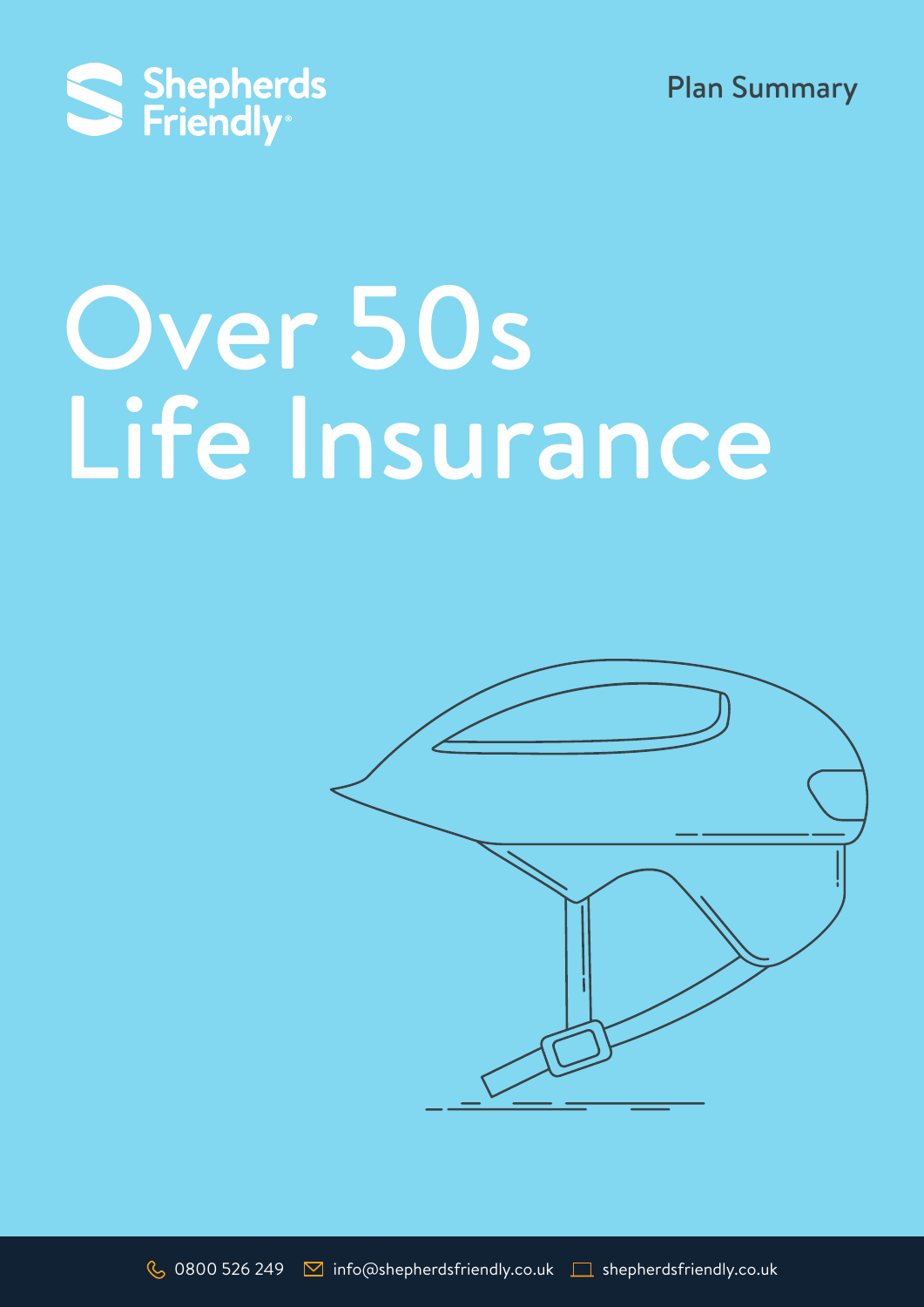This document includes plan details and Terms and Conditions of your plan, along with information on how we manage your money. Please read this thoroughly and keep it in a safe place in case you need to refer to it in the future.

You'll also find details of your agreement with us under the terms of the plan, as well as additional information about us.

# **Contents**

| <b>Plan Summary</b>                       |  |
|-------------------------------------------|--|
| • The aims of our Over 50s Life Insurance |  |
| • Your commitment                         |  |
| • Risks                                   |  |
| • Common questions                        |  |
| • How can I find out more information?    |  |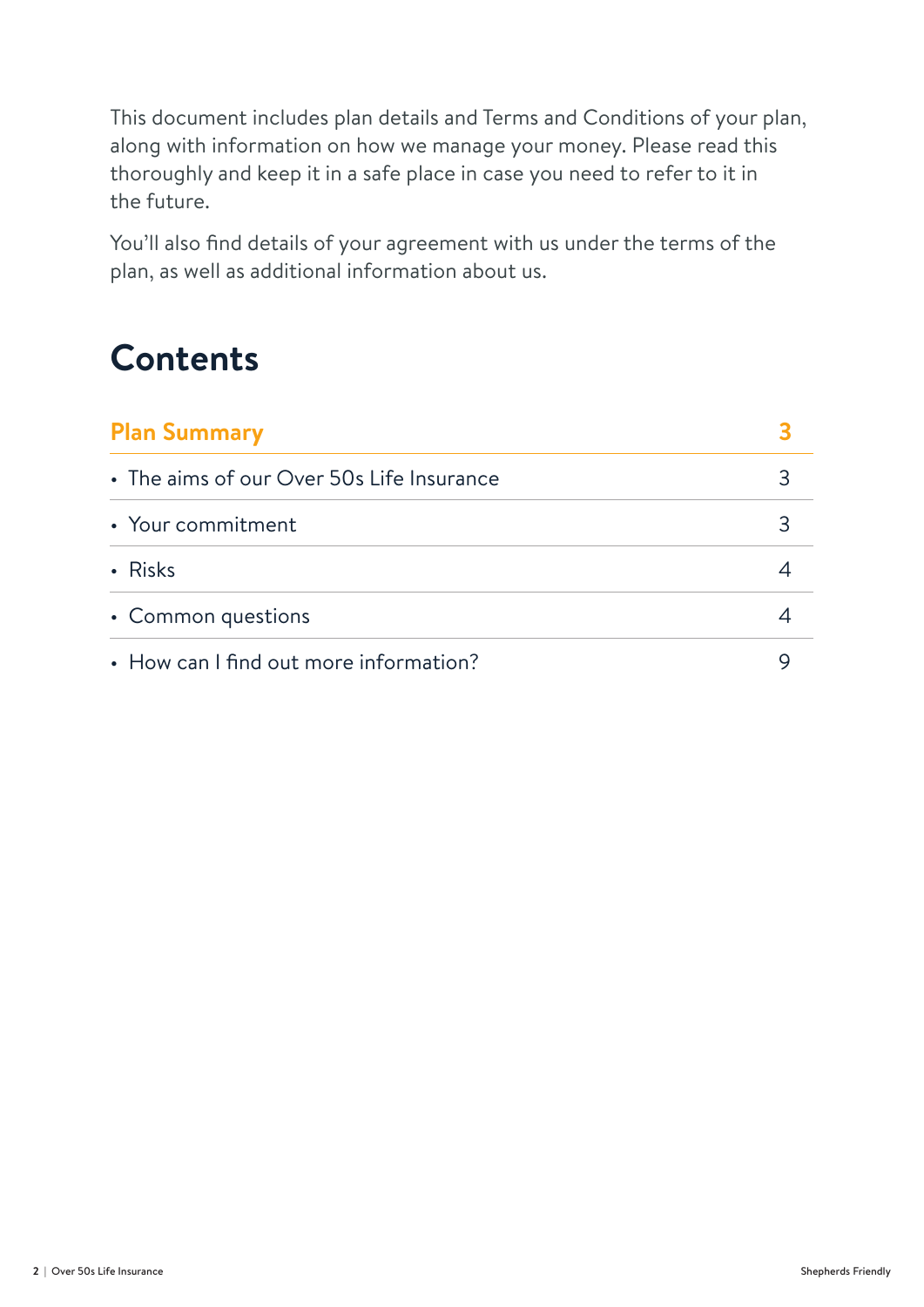# **Plan Summary**

This summary lays out the key features of Shepherds Friendly's Over 50s Life Insurance plan. We are required by the Financial Conduct Authority, the independent financial services regulator, to provide you with this important information to help you decide whether our Over 50s Life Insurance is right for you.

#### **It is important that you read this summary in detail and then keep it for future reference.**

Further information, if needed, can be found in the Terms and Conditions document, which is available on our website and on request from Shepherds Friendly.

Please note that no advice has been provided by Shepherds Friendly.

If you are in any doubt as to whether a plan is suitable for you, we recommend getting in touch with a financial adviser, who will be happy to take you through what options are available. Should you consult a financial adviser there could be a cost involved and you should confirm this cost beforehand.

#### **If you have any questions, please call us on 0800 526 249**

### **The aims of our Over 50s Life Insurance**

**To provide:**

• A fixed lump sum on your death.

# **Your commitment**

• To pay a regular monthly premium for 30 years or to the maximum age of 90, whichever comes first.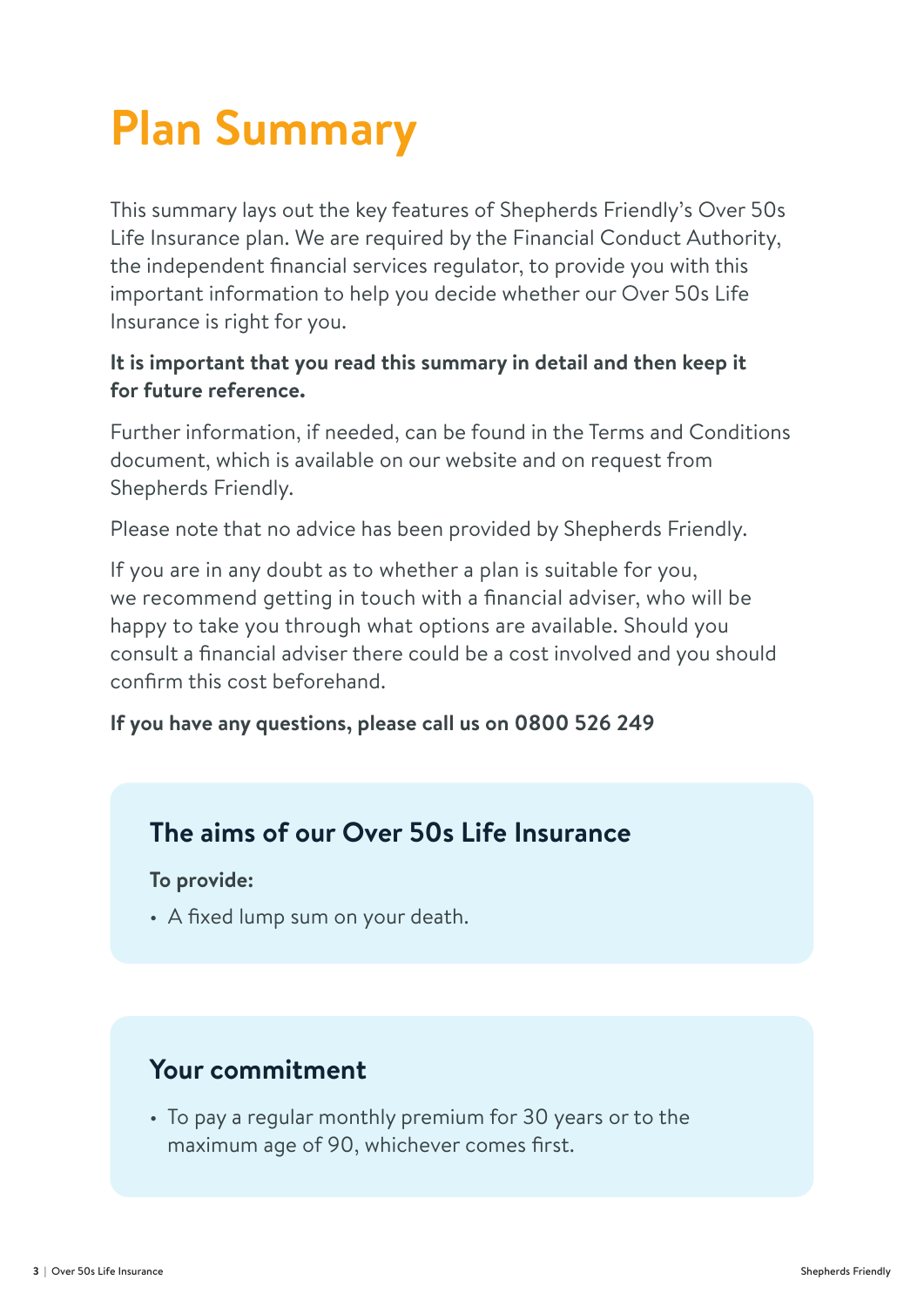# **Risks**

- If your circumstances change and you stop paying the premiums, your life cover will end.
- Over 50s Life Insurance has no cash in value at any time, so if you cancel it after the first 30 days you will get nothing back.
- Your life cover does not start until after the second anniversary of your plan start date and all your payments are up to date, as shown in your plan document.
- If you die as a result of an accident (please see below for more details), your life cover will begin from the start date specified in your plan document and the guaranteed lump sum paid.
- This life plan is not a funeral plan and therefore may not cover the full cost of a funeral.
- Over time, although the amount we pay out on death is fixed, this amount is likely to reduce in value because of the effects of inflation.
- Depending on how many years you pay into the plan, the total premiums you have paid may be greater than the amount payable on death.

# **Common questions**

#### **What is Over 50s Life Insurance?**

Our Over 50s Life Insurance is a plan designed to provide a lump sum for your estate on your death, which can be used towards the cost of your funeral or to help meet any outstanding costs. The plan provides "whole of life" assurance, meaning it does not have a defined term but provides cover until the time of your death.

The amount of the lump sum is selected by you depending on the monthly premium you choose to pay and is shown in your plan illustration. It is called the "sum assured".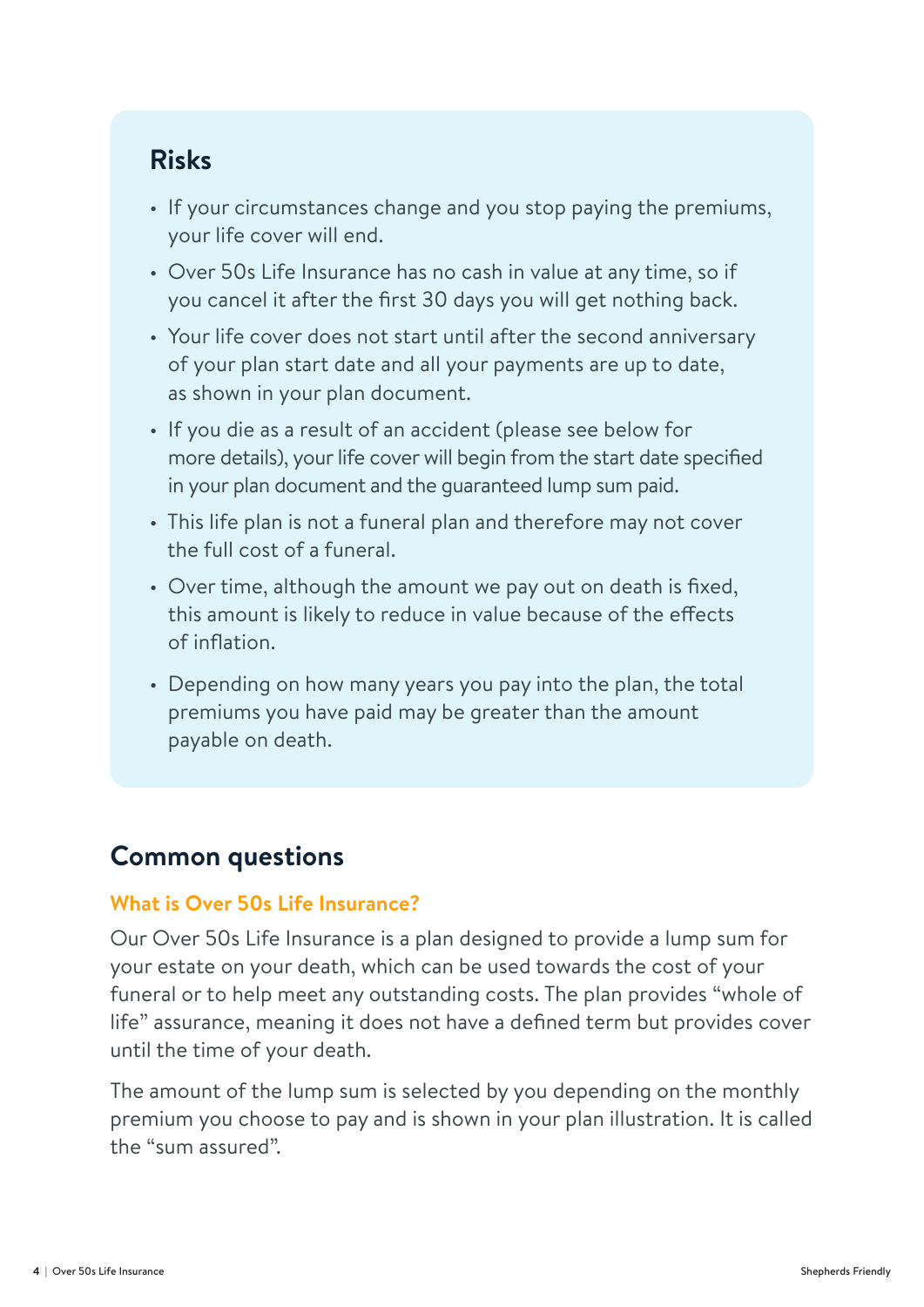#### **What is an accident?**

An accident is a sudden and unexpected event which happens after the plan starts and provided that the death was not caused directly or indirectly by;

- Any self inflicted injury.
- Flying (other than as a fare-paying passenger).
- Committing, attempting or provoking an assault or any criminal offence.
- An addiction to or misuse of drugs, alcohol, solvents, prescription medicines or other substances.
- War, invasion, hostilities (whether war is declared or not), civil war, rebellion, or riot.

#### **Who can have Over 50s Life Insurance?**

You are guaranteed to be accepted for our life cover if you are aged between 50 and 80 and are resident in the UK or Isle of Man.

If you are a smoker or have used tobacco products or nicotine replacement therapy within the last 12 months you must tell us on your application form. If you fail to do so then at the point of claim we may only agree to pay the lump sum based on the "smoker rates" applicable at the time of your original application based on your chosen premium, which may be lower than the lump sum.

#### **What does Life Insurance cover cost?**

You can choose the monthly amount you would like to pay, based on the cash amount you'd like to be paid out to your estate when you die. The minimum monthly premium you can choose is £10 per month up to a maximum of £50 per month.

Premiums are payable monthly by Direct Debit and, to ensure your estate receives the full lump sum, you must be sure to keep up your monthly payments. Should you fail to pay the premium for two successive months, your cover will end and no lump sum will be paid out on your death.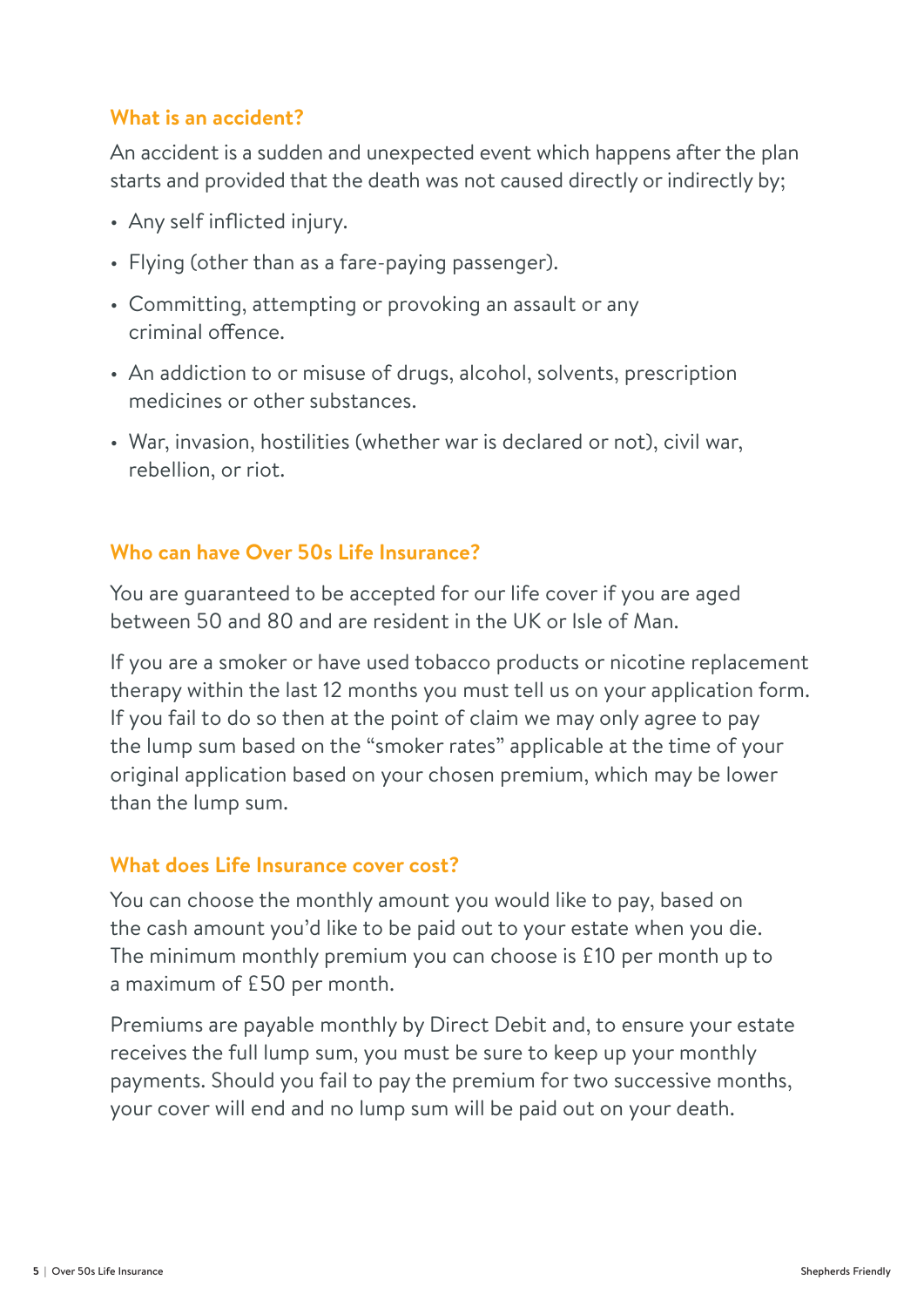Please note, you will not have to continue paying premiums when you have paid premiums for 30 years or after the age of 90, whichever comes first and your cover will continue until the event of a claim.

# **What are the benefits of the Over 50s Life Insurance?**

#### **Guaranteed acceptance**

Acceptance for the plan is guaranteed if you are aged between 50 and 80 and resident in the UK or the Isle of Man, and once you have agreed your monthly premium, we guarantee this will never increase.

Provided that you were resident in the UK when you took out the plan, you can live abroad during the life time of the plan provided that you maintain an active UK bank account.

You should always update us with any change of address.

#### **Flexibility to reduce your premiums**

If you wish, you can reduce your monthly premium at any time, provided that your premium is at or above the minimum of £10 per month. We would then reduce the lump sum to reflect this change.

You can also decide to open more than one life insurance plan with us, just as long as the total amount of monthly premiums you pay does not exceed the maximum of £50 per month.

#### **Funeral Benefit Option also available**

If you choose the Funeral Benefit Option which is available with your plan, you can nominate your lump sum to be received by Co-op Funeralcare to be used towards the cost of your funeral in the event of your death. In addition, Co-op Funeralcare will appoint a funeral director and you will get up to £250 discount from the final cost of your funeral. The amount of the discount depends on the type of funeral your estate chooses, please see more details in the table below.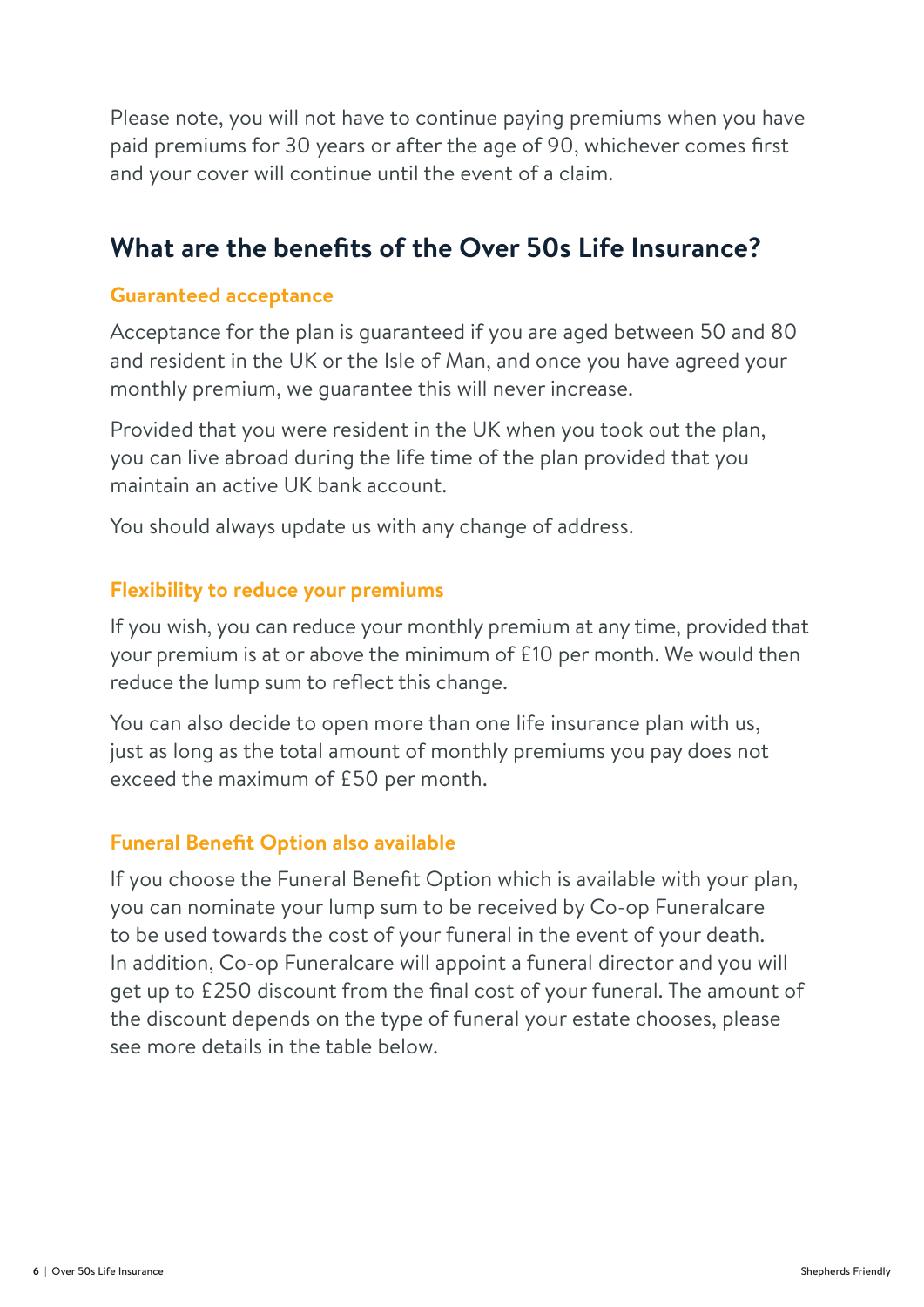| <b>Type of funeral</b>                     | <b>What it includes</b>                                                                                                                                                                                                                                       | <b>Discount</b> |
|--------------------------------------------|---------------------------------------------------------------------------------------------------------------------------------------------------------------------------------------------------------------------------------------------------------------|-----------------|
| <b>Tailored Funeral</b>                    | When a tailored funeral is arranged by Co-<br>op Funeralcare they'll make sure your estate<br>receives the advice and guidance needed to plan<br>your funeral. Every detail can be discussed and<br>explored, and they'll do their best to make<br>it happen. | £250            |
| <b>Essential Funeral</b>                   | An essential funeral is a simple low-cost option<br>that provides everything needed for a funeral.<br>This choice is perfect for those who would like to<br>keep funeral costs to a minimum, or if you want a<br>simpler send off.                            | £100            |
| Direct to<br>Cremation or<br><b>Burial</b> | A direct to cremation or burial provides you with<br>an unattended funeral service. This means that the<br>person arranging your funeral can choose their<br>own way to remember their loved one.                                                             | £50             |

Please make sure you have informed your estate if you choose the Funeral Benefit Option, so that they are aware that a funeral director has been nominated by Co-op Funeralcare to conduct the funeral.

Funeral Services Limited (trading as Co-op Funeralcare) is a funeral services provider that operates across the UK and allows Over 50s Life Insurance plan holders to choose from a wide range of local funeral homes across the UK. This benefit option is available to UK residents only, excluding Northern Ireland. If you are based in the Isle of Man, Co-op Funeralcare will arrange for you to use an authorised local funeral director that will carry out the funeral to the same standards.

#### **Access to bereavement services**

Your Over 50s Life Insurance plan also gives your estate access to the National Bereavement Service, a not for profit organisation that can offer counselling, guidance and support to the recently bereaved. They can also provide access to services such as probates, disputes and Wills, although there may be an additional charge for these. Should you wish to find out more information about this additional benefit, you can contact the National Bereavement Service on **0800 0246 121.**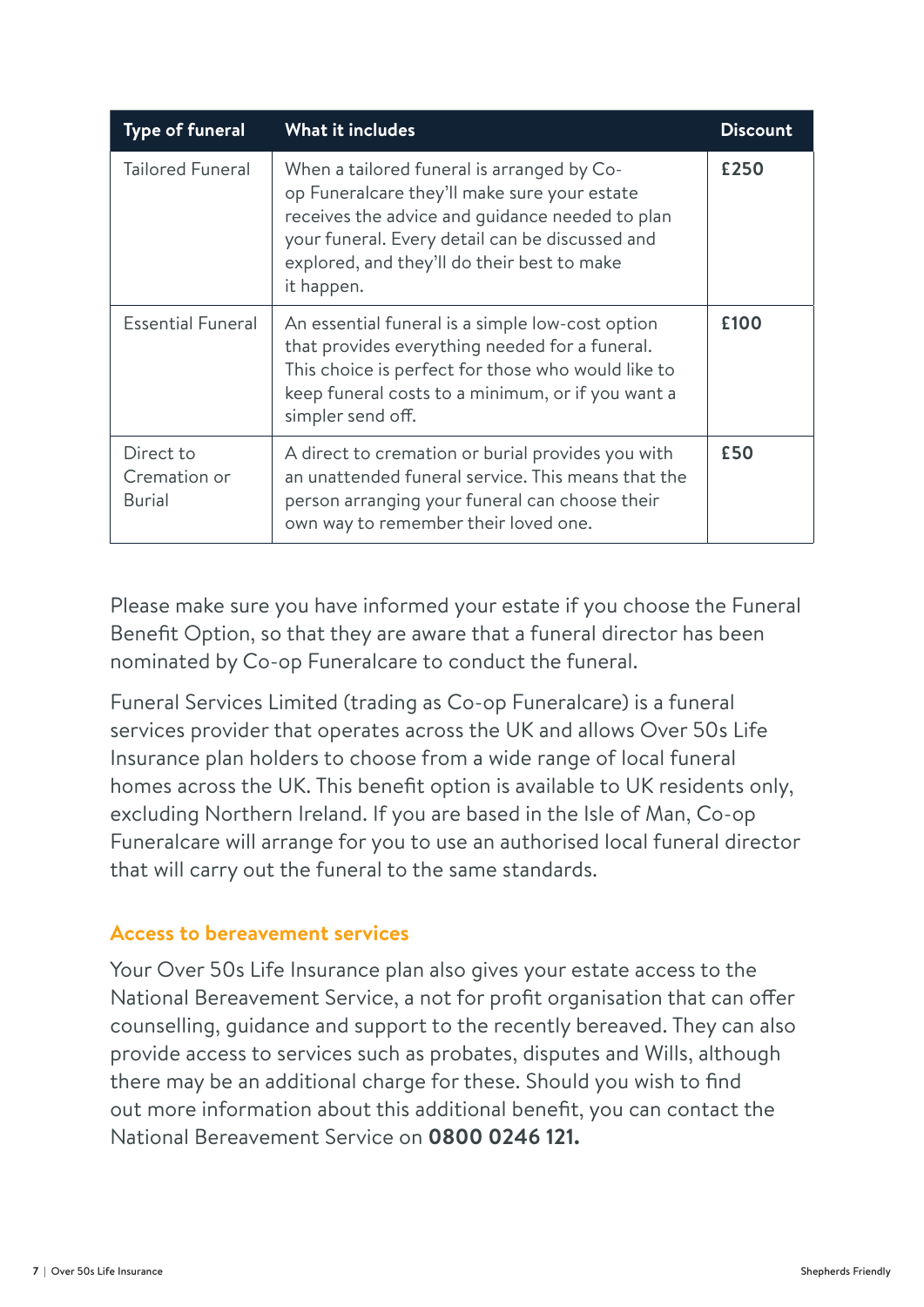# **Are there any restrictions on the benefits you will pay out?**

If you were to die of natural causes or a medical condition within the first two years of your plan start date and all your payments are up to date (as shown on your plan document) we will only pay back a value equal to 150% of the premiums you have paid, directly to your estate. You will also not be eligible for the discount if you have selected the Funeral Benefit Option.

However, if you were to die within the first two years of your plan start date as a result of an accident (and all your payments are up to date) the full lump sum amount will be paid out.

# **What happens if the lump sum paid out is different to the cost of my funeral?**

If the cost of your funeral proves to be less than the lump sum provided on death, your estate will receive the difference between the two amounts. However, should the cost of the funeral selected be more than the cover provided, your estate will be required to settle the difference with the funeral provider.

# **What happens if I stop paying my monthly premiums?**

If you stop paying your premiums before the plan has been in place for at least 30 years or before you reach age 90, the life cover will cease, you will not receive back any of the money you have paid and no lump sum will be paid out. This is not a savings plan and therefore does not provide any early exit value at any time.

# **Can I change my mind after I have applied?**

Once we have received and processed your application we will send your Over 50s Life Insurance documents which includes your plan illustration and application form and a "right to cancel" notice. If you are not happy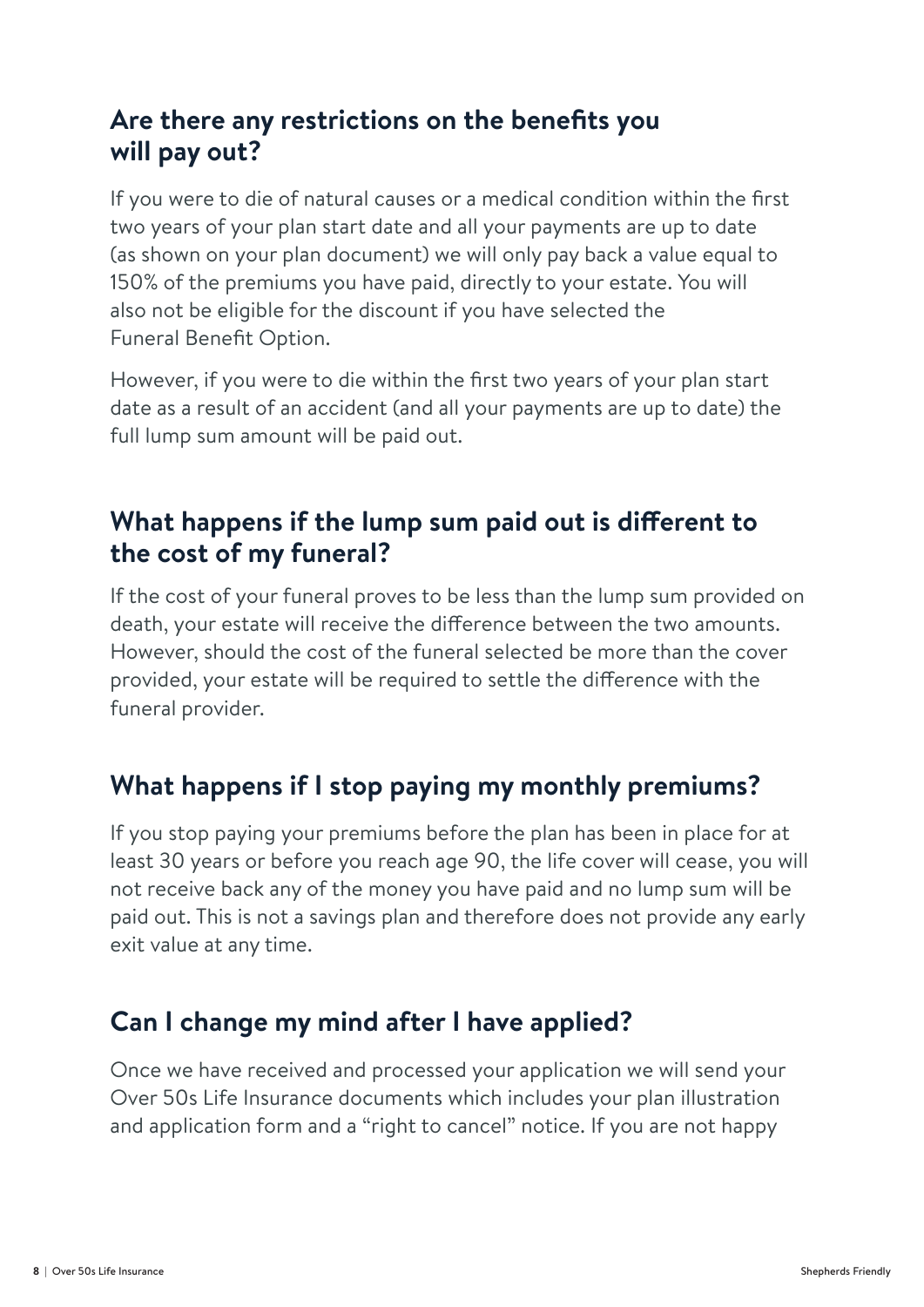that you have done the right thing in choosing the plan, then just return this notice to us within 30 days and we will then refund to you any premiums paid.

If you decide to cancel your plan after the first 30 days, you will not be entitled to any refund of the premiums you have paid up to that point.

# **What happens when I die?**

Your estate should contact Shepherds Friendly on **0800 526249** and our Member Services team will explain the next steps. We can also be contacted by: Email: **info@shepherdsfriendly.co.uk**, or letter: **Shepherds Friendly, Haw Bank House, High Street, Cheadle, Cheshire SK8 1AL.**

In processing a claim when you die, we may request your estate sends us medical reports to establish the cause of death. If these reports confirm that you did not properly disclose your status as a smoker, or your use of tobacco products or nicotine replacement products at the time of the application, the amount we pay out will be reduced to that of the associated smoker rate applicable at the time of the application.

If you have chosen the Funeral Benefit Option, the lump sum will be received by Co-op Funeralcare to be used towards the cost of your funeral, in the event of your death. In addition, your estate will receive a discount of up to £250 towards the cost of the funeral.

# **What about tax?**

Based on our current understanding of HM Revenue and Customs guidelines, any money paid to your estate will be free of Capital Gains or Income Tax. Please note, however, that if your Over 50s Life Insurance is not written in trust, it will form part of your estate and may be subject to inheritance tax.

To ensure the full value of the money we pay out under this Over 50s Life Insurance is used in accordance with your wishes, you may wish to seek legal advice and possibly make a Will.

Please note different tax rules may apply if you live in the Isle of Man.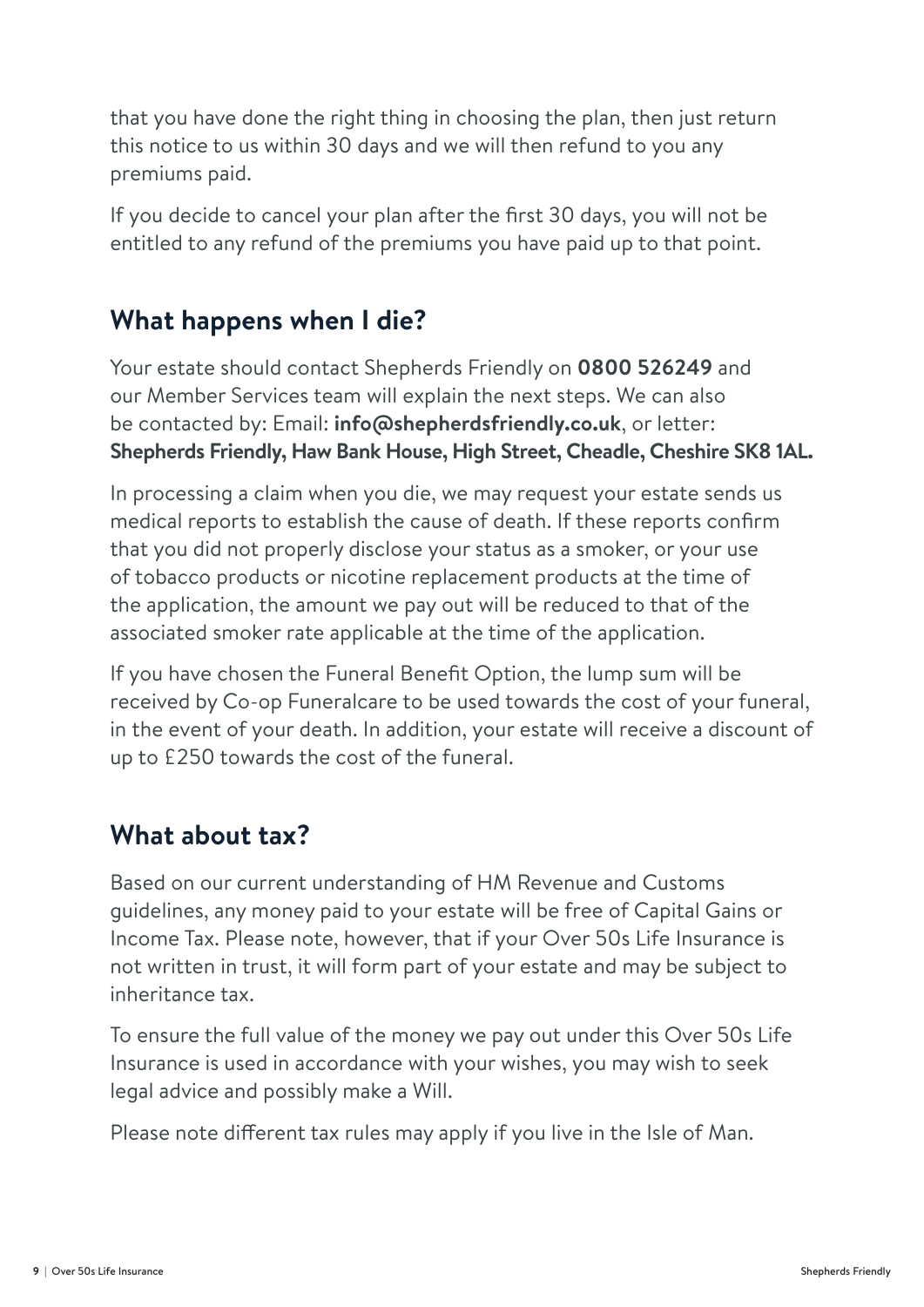# **Any questions? Where can I find out more?**

Deciding to take out life insurance is a sensible decision, for you and your estate. Once you have applied and before your plan starts we will send you the Terms and Conditions for you to read. These explain exactly how the Over 50s Life Insurance works.

#### **If you would like to see these Terms and Conditions before you apply, please contact us:**

Phone: **0800 526 249**

Email: **info@shepherdsfriendly.co.uk**

Web: **www.shepherdsfriendly.co.uk**